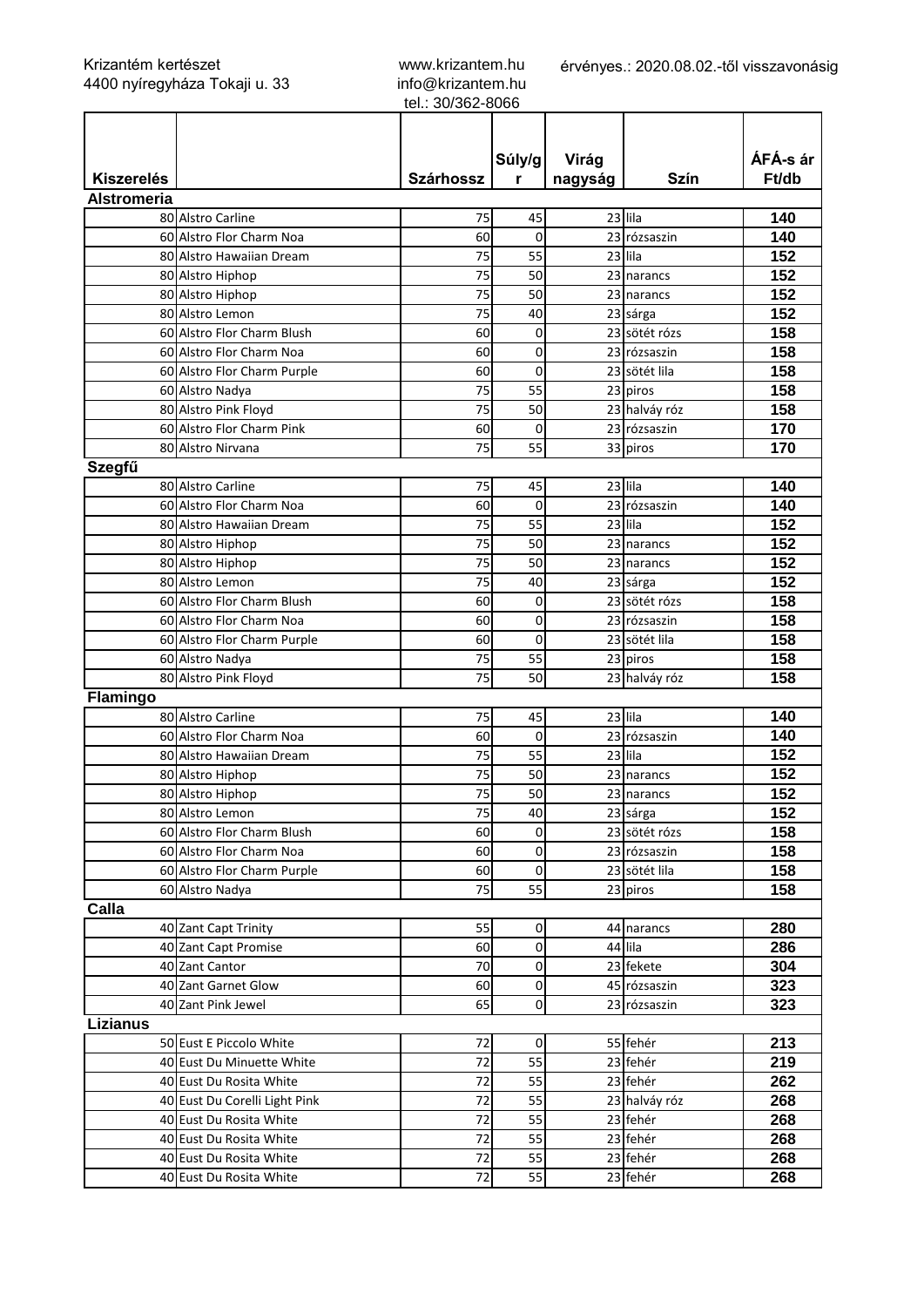| Krizantém kertészet<br>4400 nyíregyháza Tokaji u. 33 |                              | www.krizantem.hu<br>info@krizantem.hu |                     |        | érvényes.: 2020.08.02.-től visszavonásig |     |
|------------------------------------------------------|------------------------------|---------------------------------------|---------------------|--------|------------------------------------------|-----|
|                                                      |                              | tel.: 30/362-8066                     |                     |        |                                          |     |
|                                                      | 40 Eust Du Minuet D Purple   | 72                                    | 55                  |        | 23 lila                                  | 280 |
|                                                      | 40 Eust Du Prime White       | 72                                    | 55                  |        | 23 fehér                                 | 280 |
|                                                      | 40 Eust Du Rosita Rose       | 72                                    | 55                  |        | 23 rózsaszin                             | 280 |
|                                                      | 40 Eust E Falda Salmon       | 70                                    | 0                   |        | 55 lazac                                 | 280 |
|                                                      | 40 Eust Du Croma Bridal Kiss | 72                                    | 55                  | $23$ - |                                          | 286 |
|                                                      | 40 Eust E Falda Apricot      | 72                                    | 0                   |        | 55 lazac                                 | 286 |
|                                                      | 40 Eust E Piccolo White      | 72                                    | 0                   |        | 55 fehér                                 | 286 |
|                                                      | 40 Eust Du Rosita Yellow     | 72                                    | 55                  |        | 23 krém                                  | 292 |
|                                                      | 40 Eust E Falda Salmon       | 70                                    | 0                   |        | 55 lazac                                 | 292 |
|                                                      | 40 Eust E Piccolo Green      | 72                                    | 0                   |        | 55 zöld                                  | 298 |
|                                                      | 40 Eust Du Alissa Green      | 72                                    | 55                  |        | 23 zöld                                  | 304 |
|                                                      | 40 Eust Du Cotton Candy      | 72                                    | 55                  | $23$ - |                                          | 304 |
|                                                      | 40 Eust Du Rosita Blue       | 72                                    | 55                  |        | 23 kék                                   | 304 |
|                                                      | 40 Eust E Falda Salmon       | 70                                    | 0                   |        | 55 lazac                                 | 304 |
|                                                      | 40 Eust Du Excal White Blue  | 70                                    | 55                  |        | 23 kétszinu                              | 316 |
| <b>Freesia</b>                                       |                              |                                       |                     |        |                                          |     |
|                                                      | 100 Fr En Delta River        | 50                                    | 15                  |        | 23 kék                                   | 110 |
|                                                      | 100 Fr Du Soleil             | 50                                    | 14                  |        | 23 sárga                                 | 116 |
|                                                      | 100 Fr En Bohemian           | 50                                    | 15                  |        | 23 lila                                  | 116 |
|                                                      | 100 Fr En Aladin             | 54                                    | 18                  |        | 12 sárga                                 | 146 |
|                                                      | 100 Fr Du Honeymoon          | 54                                    | 16                  |        | 23 halváy róz                            | 152 |
|                                                      | 100 Fr Du Volante            | 54                                    | 18                  |        | 23 fehér                                 | 158 |
|                                                      | 100 Fr En Inzell             | 54                                    | 22                  |        | 13 fehér                                 | 158 |
|                                                      | 100 Fr En White River        | 54                                    | 20                  |        | 23 fehér                                 | 158 |
| Gerbera                                              |                              |                                       |                     |        |                                          |     |
|                                                      | 45 Gerb D Abraxas            | 55                                    | $\overline{0}$      |        | 7 narancs                                | 116 |
|                                                      | 45 Gerb D Aladin             | 55                                    | 0                   |        | narancs                                  | 116 |
|                                                      | 45 Gerb D Alex               | 55                                    | 0                   |        | kétszinu                                 | 116 |
|                                                      | 45 Gerb D Alliance           | 55                                    | 0                   | 7      | lazac                                    | 116 |
|                                                      | 45 Gerb D Alma               | 55                                    | $\mathsf{O}\xspace$ |        | lazac                                    | 116 |
|                                                      | 45 Gerb D Alydia             | 55                                    | $\overline{0}$      | 7      | narancs                                  | 116 |
|                                                      | 45 Gerb D Apollo             | 55                                    | 0                   |        | 7 sárga                                  | 116 |
|                                                      | 45 Gerb D Applause           | 55                                    | 0                   |        | 7 sötét rózs                             | 116 |
|                                                      | 45 Gerb D Artist             | 55                                    | $\overline{0}$      |        | 7 rózsaszin                              | 116 |
|                                                      | 45 Gerb D Avignon            | 55                                    | $\overline{0}$      |        | 7 sárga                                  | 116 |
|                                                      | 45 Gerb D Baringo            | 55                                    | $\overline{0}$      |        | 7 piros                                  | 116 |
|                                                      | 45 Gerb D Bellezza           | 55                                    | $\overline{0}$      |        | 7 piros                                  | 116 |
| Gerbera mini                                         |                              |                                       |                     |        |                                          |     |
|                                                      | 80 Germ D Bison              | 55                                    | $\overline{0}$      |        | 7 narancs                                | 116 |
|                                                      | 80 Germ D Bison              | 55                                    | $\overline{0}$      |        | narancs                                  | 116 |
|                                                      | 80 Germ D Blink              | 55                                    | $\overline{0}$      |        | kétszinu                                 | 116 |
|                                                      | 80 Germ D Cafe               | 55                                    | $\overline{0}$      | 7      | lazac                                    | 116 |
|                                                      | 80 Germ D Cafe               | 55                                    | $\overline{0}$      | 7      | lazac                                    | 116 |
|                                                      | 80 Germ D Cuby               | 55                                    | $\overline{0}$      |        |                                          | 116 |
|                                                      |                              |                                       | $\overline{0}$      |        | narancs                                  | 116 |
|                                                      | 80 Germ D Delmonte           | 55                                    |                     |        | sárga                                    |     |
|                                                      | 80 Germ D Dolcetto           | 55                                    | $\overline{0}$      |        | 7 sötét rózs                             | 116 |
|                                                      | 80 Germ D Ivy Mae            | 55                                    | $\overline{0}$      |        | 7 rózsaszin                              | 116 |
|                                                      | 80 Germ D Sundee             | 55                                    | $\overline{0}$      |        | 7 sárga                                  | 116 |
|                                                      | 80 Germ D Suri               | 55                                    | $\mathsf{O}\xspace$ |        | 7 piros                                  | 116 |
| Zöld                                                 |                              |                                       |                     |        |                                          |     |
|                                                      | 50 Anth Exiting Love (blad)  | 30 <sub>0</sub>                       | $\Omega$            |        | $0$ zöld                                 | 207 |
|                                                      | 30 Aralia Extra Vacuum X 5   | 8                                     | $\overline{0}$      |        | 0 zöld                                   | 548 |
|                                                      | 40 Aralia Medium Vacuum X 1  | 40                                    | $\overline{0}$      |        | 0 zöld                                   | 548 |
|                                                      | 40 Aralia Medium Vacuum X 1  | 50                                    | $\overline{0}$      |        | 0 <sub>zöld</sub>                        | 572 |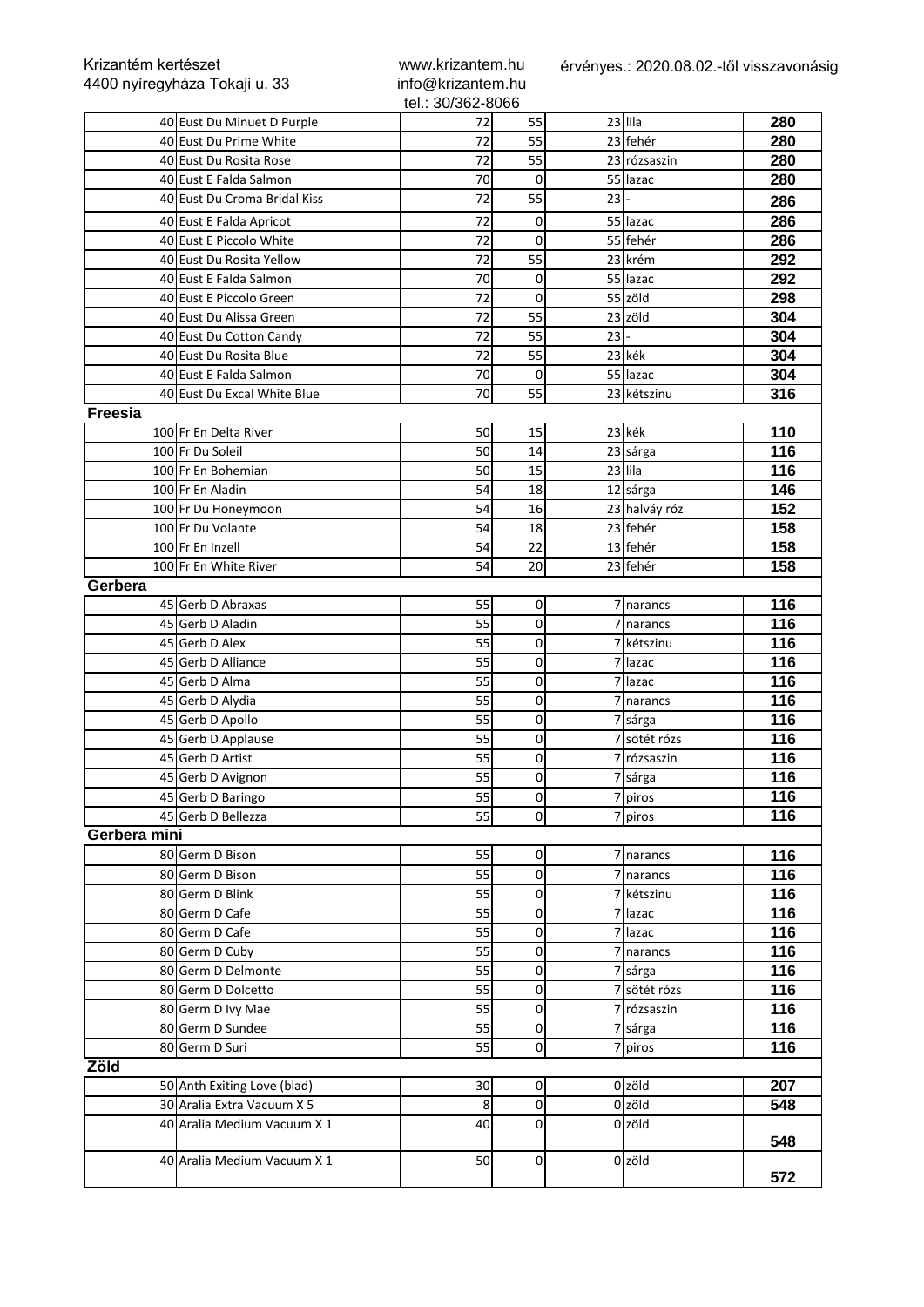| Krizantém kertészet<br>4400 nyíregyháza Tokaji u. 33 |                             | www.krizantem.hu<br>info@krizantem.hu |                     | érvényes.: 2020.08.02.-től visszavonásig |                   |      |  |
|------------------------------------------------------|-----------------------------|---------------------------------------|---------------------|------------------------------------------|-------------------|------|--|
|                                                      |                             | tel.: 30/362-8066                     |                     |                                          |                   |      |  |
|                                                      | 40 Aralia Medium Vacuum X 5 | 60                                    | $\Omega$            |                                          | 0 <sub>zöld</sub> |      |  |
|                                                      |                             |                                       |                     |                                          | 0 <sub>zöld</sub> | 572  |  |
|                                                      | 50 Aralia Small Vacuum X 1  | 50                                    | 0                   |                                          |                   | 584  |  |
|                                                      | 50 Aralia Small Vacuum X 5  | 60                                    | 0                   |                                          | 0 <sub>zöld</sub> | 621  |  |
|                                                      | 35 Aspidistra L 6 Ex        | 35                                    | 0                   |                                          | 0 <sub>zöld</sub> | 621  |  |
|                                                      | 30 Aspidistra L 8 Ex        | 35                                    | 0                   |                                          | 0 zöld            | 621  |  |
|                                                      | 30 Aspidistra L 8 Ex        | 60                                    | 0                   |                                          | 0 <sub>zöld</sub> | 651  |  |
|                                                      | 60 Aspidistra Mini 50 Cm    | 75                                    | 0                   | $ol -$                                   |                   | 651  |  |
|                                                      | 30 Aspidistra Variegated    | 60                                    | 0                   |                                          | 0 zöld            | 651  |  |
|                                                      | 20 Aspidistra Variegated    | 60                                    | 0                   |                                          | 0 zöld            | 657  |  |
|                                                      | 30 Bamboe Snakegras Vacuum  | 60                                    | 0                   |                                          | 0 <sub>zöld</sub> | 657  |  |
|                                                      | 40 Beargrass                | 50                                    | 0                   |                                          | 0 zöld            | 694  |  |
|                                                      | 40 Beregras                 | 35                                    | 0                   |                                          | 0 zöld            | 694  |  |
|                                                      | 30 Black Tie Vacuum X 1     | 60                                    | 0                   |                                          | 0 <sub>zöld</sub> | 694  |  |
|                                                      | 1Bolmos                     | 30                                    | 0                   |                                          | 0 <sub>zöld</sub> | 730  |  |
|                                                      | 30 Chico Jumbo              | 30                                    | 0                   |                                          | 0 <sub>zöld</sub> | 767  |  |
|                                                      | 30 Chico Jumbo X5 Vacuum    | 80                                    | 0                   |                                          | 0 fekete          | 767  |  |
|                                                      | 40 Chico Mexico             | 45                                    | $\mathsf{O}\xspace$ |                                          | 0 <sub>zöld</sub> | 767  |  |
|                                                      | 30 Chico Teepe Vacuum X 3   | 80                                    | 0                   |                                          | 0 <sub>zöld</sub> | 767  |  |
|                                                      | 30 Chico Teepee X3          | 80                                    | 0                   |                                          | 0 zöld            | 767  |  |
|                                                      | 20 Phoenix By The Box L6    | 85                                    | 0                   |                                          | 0 zöld            | 1351 |  |
| <b>Gypso</b>                                         |                             |                                       |                     |                                          |                   |      |  |
|                                                      | 50 Gyps Absorbed Pale Pink  | 75                                    | 30                  |                                          | 0 halváy róz      | 377  |  |
|                                                      | 50 Gyps Absorbed Rainbow    | 75                                    | 30                  |                                          | 0 több szin       | 390  |  |
|                                                      | 100 Gyps Million Star 18 Gr | 80                                    | 18                  |                                          | 34 fehér          | 475  |  |
|                                                      | 25 Gyps Xlence              | 80                                    | 50                  |                                          | 34 fehér          | 481  |  |
|                                                      | 25 Gyps Xlence              | 80                                    | 50                  |                                          | 34 fehér          | 481  |  |
| Hortenzia                                            |                             |                                       |                     |                                          |                   |      |  |
|                                                      | 10 Hyd Verena Pink Pale     | 40                                    | 14                  |                                          | 45 halváy róz     | 213  |  |
|                                                      | 10 Hyd Schneeball           | 40                                    | 15                  |                                          | 45 fehér          | 250  |  |
|                                                      | 10 Hyd Schneeball           | 50                                    | 16                  |                                          | 45 fehér          | 329  |  |
|                                                      | 10 Hyd Schneeball           | 50                                    | 16                  |                                          | 45 fehér          | 329  |  |
|                                                      | 10 Hyd Verena Blue Pale     | 40                                    | $1\overline{5}$     |                                          | 45 halvány ké     | 329  |  |
|                                                      | 10 Hyd Rodeo                | 50                                    | 18                  |                                          | 33 cseresznye     | 353  |  |
|                                                      | 15 Hyd P Limelight          | 80                                    | 15                  |                                          | 34 limezöld       | 377  |  |
| Liliom                                               |                             |                                       |                     |                                          |                   |      |  |
|                                                      | 60 Lil Az Heartstrings      | 85                                    | 0                   |                                          | 35 narancs        | 207  |  |
|                                                      | 50 Lil Az Kaveri            | 90                                    | 0                   |                                          | 30 fehér          | 268  |  |
|                                                      | 60 Lil Az Tresor            | 90                                    | $\mathsf{O}\xspace$ |                                          | 45 narancs        | 292  |  |
|                                                      | 60 Lil La Albufeira         | 90                                    | 0                   |                                          | 55 rózsaszin      | 298  |  |
|                                                      | 60 Lil La Amiga 3+          | 90                                    | 0                   |                                          | 55 narancs        | 304  |  |
|                                                      | 30 Lil La Apricot Fudge     | 90                                    | $\overline{0}$      |                                          | 55 narancs        | 304  |  |
|                                                      | 50 Lil La Brindisi          | 90                                    | $\overline{0}$      |                                          | 45 piros          | 316  |  |
|                                                      | 50 Lil La Brindisi          | 90                                    | 0                   |                                          | 45 kétszinu       | 323  |  |
|                                                      |                             |                                       |                     |                                          |                   |      |  |
|                                                      | 60 Lil La Corleone          | 95                                    | 0                   |                                          | 45 sárga          | 323  |  |
|                                                      | 60 Lil La Eyeliner          | 95                                    | 0                   |                                          | 45 sárga          | 323  |  |
|                                                      | 60 Lil La Eyeliner          | 90                                    | $\mathsf{O}\xspace$ |                                          | 45 narancs        | 329  |  |
|                                                      | 60 Lil La Eyeliner          | 90                                    | 0                   |                                          | 45 rózsaszin      | 335  |  |
|                                                      | 50 Lil La Forza Red         | 95                                    | $\overline{0}$      |                                          | 55 fehér          | 353  |  |
|                                                      | 60 Lil La Honesty           | 95                                    | $\overline{0}$      |                                          | 55 fehér          | 359  |  |
|                                                      | 60 Lil La Honesty           | 95                                    | $\overline{0}$      |                                          | 55 fehér          | 359  |  |
|                                                      | 60 Lil La Litouwen          | 90                                    | $\mathsf{O}\xspace$ |                                          | 55 fehér          | 359  |  |
|                                                      | 60 Lil La Merenque          | 85                                    | $\mathsf{O}\xspace$ |                                          | 10 fehér          | 359  |  |
|                                                      | 60 Lil La Nashville         | 95                                    | $\overline{0}$      |                                          | 45 fehér          | 377  |  |
|                                                      | 60 Lil La Nashville         | 85                                    | $\overline{0}$      |                                          | 55 rózsaszin      | 402  |  |

Krizantém kertészet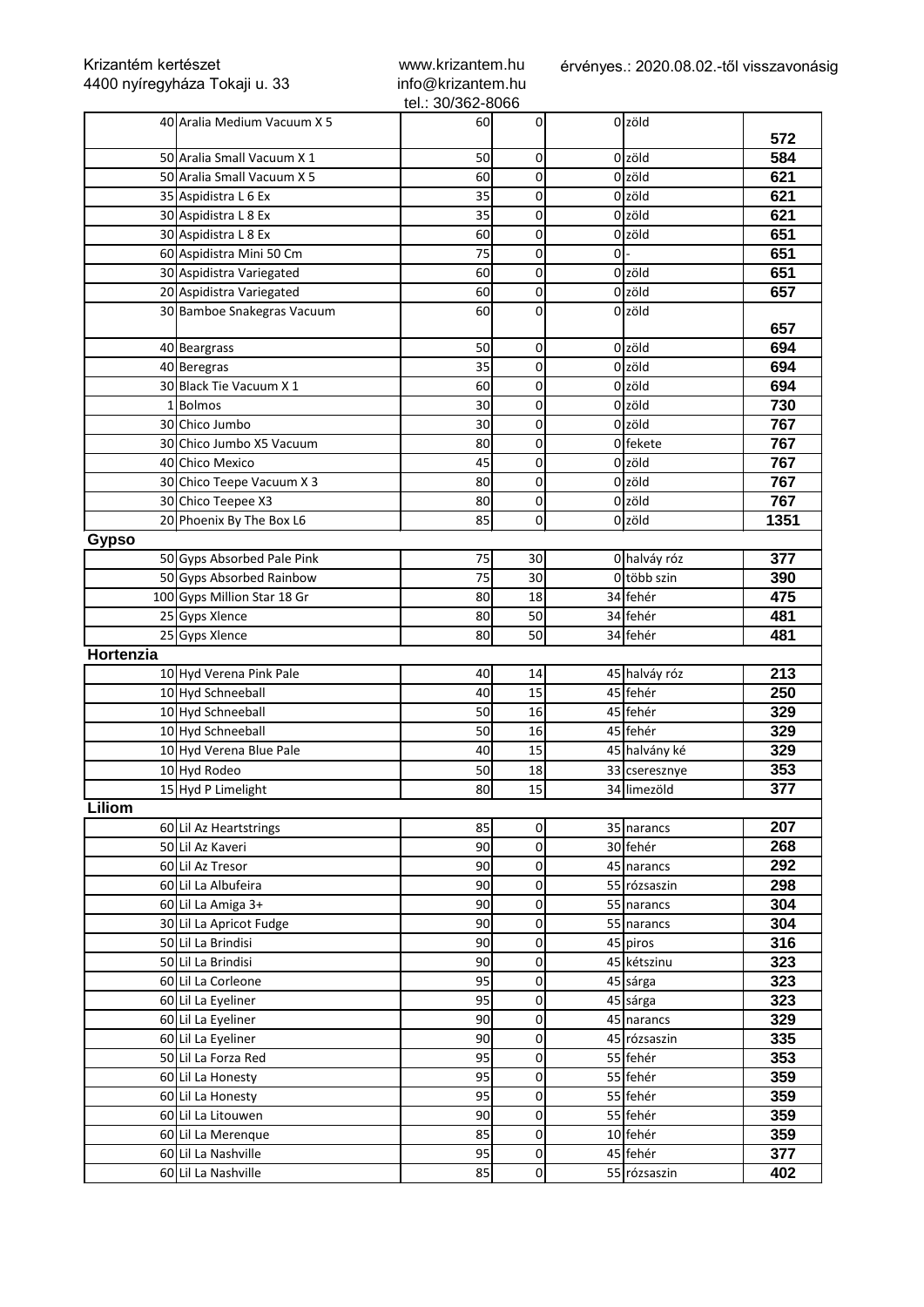| Krizantém kertészet<br>4400 nyíregyháza Tokaji u. 33 |                                | www.krizantem.hu<br>info@krizantem.hu |                     | érvényes.: 2020.08.02.-től visszavonásig |               |     |  |
|------------------------------------------------------|--------------------------------|---------------------------------------|---------------------|------------------------------------------|---------------|-----|--|
|                                                      |                                | tel.: 30/362-8066                     |                     |                                          |               |     |  |
|                                                      | 50 Lil La Ravello              | 85                                    | 0                   |                                          | 55 rózsaszin  | 402 |  |
|                                                      | 60 Lil La Spotify Pink         | 95                                    | 0                   |                                          | 55 piros      | 402 |  |
|                                                      | 60 Lil La Spotify White        | 90                                    | $\mathsf{O}\xspace$ |                                          | 25 fehér      | 408 |  |
|                                                      | 40 Lil Lf Cali Pink 3+         | 90                                    | 0                   |                                          | 45 rózsaszin  | 414 |  |
|                                                      | 60 Lil Lf Watch Up 1+          | 85                                    | 0                   |                                          | 20 rózsaszin  | 438 |  |
|                                                      | 50 Lil Lf Watch Up 2+          | 90                                    | 0                   |                                          | 45 kétszinu   | 469 |  |
| Rózsa Ecvadori                                       |                                |                                       |                     |                                          |               |     |  |
|                                                      | 50 Rosa Gr Col Brighton        | 50                                    | 0                   |                                          | 0 cseresznye  | 329 |  |
|                                                      | 50 Rosa Gr Col Malibu          | 40                                    | $\mathsf{O}\xspace$ |                                          | 0 rózsaszin   | 329 |  |
|                                                      | 50 Rosa Gr Col Mondial         | 40                                    | 0                   |                                          | 0 narancs     | 329 |  |
|                                                      | 50 Rosa Gr Col Pink Mondial    | 40                                    | 0                   |                                          | 0 lila/fehér  | 359 |  |
|                                                      | 50 Rosa Gr Col Tycoon          | 40                                    | 0                   |                                          | 0 piros       | 371 |  |
|                                                      | 50 Rosa Gr Col Tycoon          | 40                                    | 0                   |                                          | 0 lila        | 396 |  |
|                                                      | 50 Rosa Gr Ec 3d               | 40                                    | 0                   |                                          | 0 narancs     | 396 |  |
|                                                      | 50 Rosa Gr Ec Amnesia          | 40                                    | 0                   |                                          | 0 narancs     | 396 |  |
|                                                      | 50 Rosa Gr Ec Atomic           | 50                                    | 0                   |                                          | 0 piros       | 396 |  |
|                                                      |                                |                                       |                     |                                          |               |     |  |
|                                                      | 50 Rosa Gr Ec Black Baccara    | 40                                    | 0                   |                                          | 0 barna/piro  | 396 |  |
|                                                      | 50 Rosa Gr Ec Blue Berry       | 40                                    | 0                   |                                          | 0 narancs     | 396 |  |
|                                                      | 50 Rosa Gr Ec Blue Berry       | 40                                    | 0                   |                                          | 0 Koraal      | 396 |  |
|                                                      | 50 Rosa Gr Ec Brighton         | 40                                    | 0                   |                                          | 0 fehér       | 396 |  |
|                                                      | 50 Rosa Gr Ec Carousell        | 40                                    | $\mathsf{O}\xspace$ |                                          | 0 narancs     | 396 |  |
|                                                      | 50 Rosa Gr Ec Carousell        | 40                                    | 0                   |                                          | 0 narancs     | 396 |  |
|                                                      | 50 Rosa Gr Ec Carpe Diem       | 50                                    | 0                   |                                          | 0 sárga       | 402 |  |
|                                                      | 50 Rosa Gr Ec Carpe Diem       | 50                                    | 0                   |                                          | 0 rüzsaszin/  | 402 |  |
|                                                      | 50 Rosa Gr Ec Cherry O!        | 50                                    | 0                   |                                          | 0 fehér       | 402 |  |
|                                                      | 50 Rosa Gr Ec Deep Purple      | 50                                    | 0                   |                                          | 0 halváy róz  | 402 |  |
|                                                      | 50 Rosa Gr Ec Early Grey       | 50                                    | 0                   |                                          | 0 narancs     | 402 |  |
|                                                      | 50 Rosa Gr Ec Esperance        | 50                                    | $\mathsf{O}\xspace$ |                                          | 0 narancs     | 402 |  |
|                                                      | 50 Rosa Gr Ec Esperance        | 40                                    | 0                   |                                          | 0 barack      | 438 |  |
|                                                      | 50 Rosa Gr Ec Explorer         | 50                                    | 0                   |                                          | 0 cseresznye  | 438 |  |
|                                                      | 50 Rosa Gr Ec Explorer         | 40                                    | 0                   |                                          | 0 narancs     | 444 |  |
|                                                      | 50 Rosa Gr Ec Free Spirit      | 50                                    | 0                   |                                          | 0 sárga       | 444 |  |
| Rozsa                                                |                                |                                       |                     |                                          |               |     |  |
|                                                      | 40 Rosa Gr Catch               | 40                                    | $\overline{0}$      |                                          | 23 sárga/nara | 134 |  |
|                                                      | 50 Rosa Gr Nicoletta           | 40                                    | $\overline{0}$      |                                          | 23 piros/lila | 152 |  |
|                                                      | 40 Rosa Gr Avalanche Meijer    | 40                                    | $\mathbf 0$         |                                          | 33 fehér      |     |  |
|                                                      |                                |                                       |                     |                                          |               | 177 |  |
|                                                      | 60 Rosa Gr Moonwalk            | 40                                    | 0                   |                                          | 23 sárga      | 183 |  |
|                                                      | 50 Rosa Gr Celeb               | 40                                    | 0                   |                                          | 23 rózsaszin  | 189 |  |
|                                                      | 40 Rosa Gr Cherry O!           | 40                                    | $\mathsf{O}\xspace$ |                                          | 23 cseresznye | 189 |  |
|                                                      | 60 Rosa Gr Lazise              | 40                                    | $\overline{0}$      |                                          | 33 rózsaszin  | 195 |  |
|                                                      | 50 Rosa Gr Moyhe               | 40                                    | $\overline{0}$      | 23                                       |               | 195 |  |
|                                                      |                                |                                       |                     |                                          |               |     |  |
|                                                      | 40 Rosa Gr Helene              | 40                                    | $\overline{0}$      | 23                                       |               | 213 |  |
|                                                      | 60 Rosa Gr Mentha              | 40                                    | $\mathsf{O}\xspace$ |                                          | 23 menta      | 329 |  |
|                                                      | 40 Rosa Gr Charmant            | 40                                    | 0                   |                                          | 23 lazac      | 408 |  |
|                                                      | 40 Rosa Gr Cappuccino          | 40                                    | 0                   |                                          | 23 terepszin  | 633 |  |
|                                                      | 50 Rosa Gr Red Naomi Avance    | 45                                    | 0                   |                                          | 33 piros      |     |  |
|                                                      |                                |                                       |                     |                                          |               | 207 |  |
|                                                      | 40 Rosa Gr Adele               | 50                                    | $\overline{0}$      |                                          | 33 halváy róz | 304 |  |
|                                                      | 60 Rosa Gr Avalanche A2 Berg   | 50                                    | 0                   |                                          | 34 fehér      |     |  |
|                                                      |                                |                                       |                     |                                          |               | 103 |  |
|                                                      | 50 Rosa Gr White Naomi B       | 50                                    | $\overline{0}$      |                                          | 33 fehér      | 103 |  |
|                                                      | 50 Rosa Gr Avalanche A2 Meijer | 50                                    | $\Omega$            |                                          | 33 fehér      |     |  |
|                                                      |                                |                                       |                     |                                          |               | 134 |  |
|                                                      | 60 Rosa Gr Avalanche Arend     | 50                                    | $\overline{0}$      |                                          | 23 fehér      | 152 |  |
|                                                      | 100 Rosa Gr Bisou              | 50                                    | $\overline{0}$      |                                          | 23 halváy róz | 170 |  |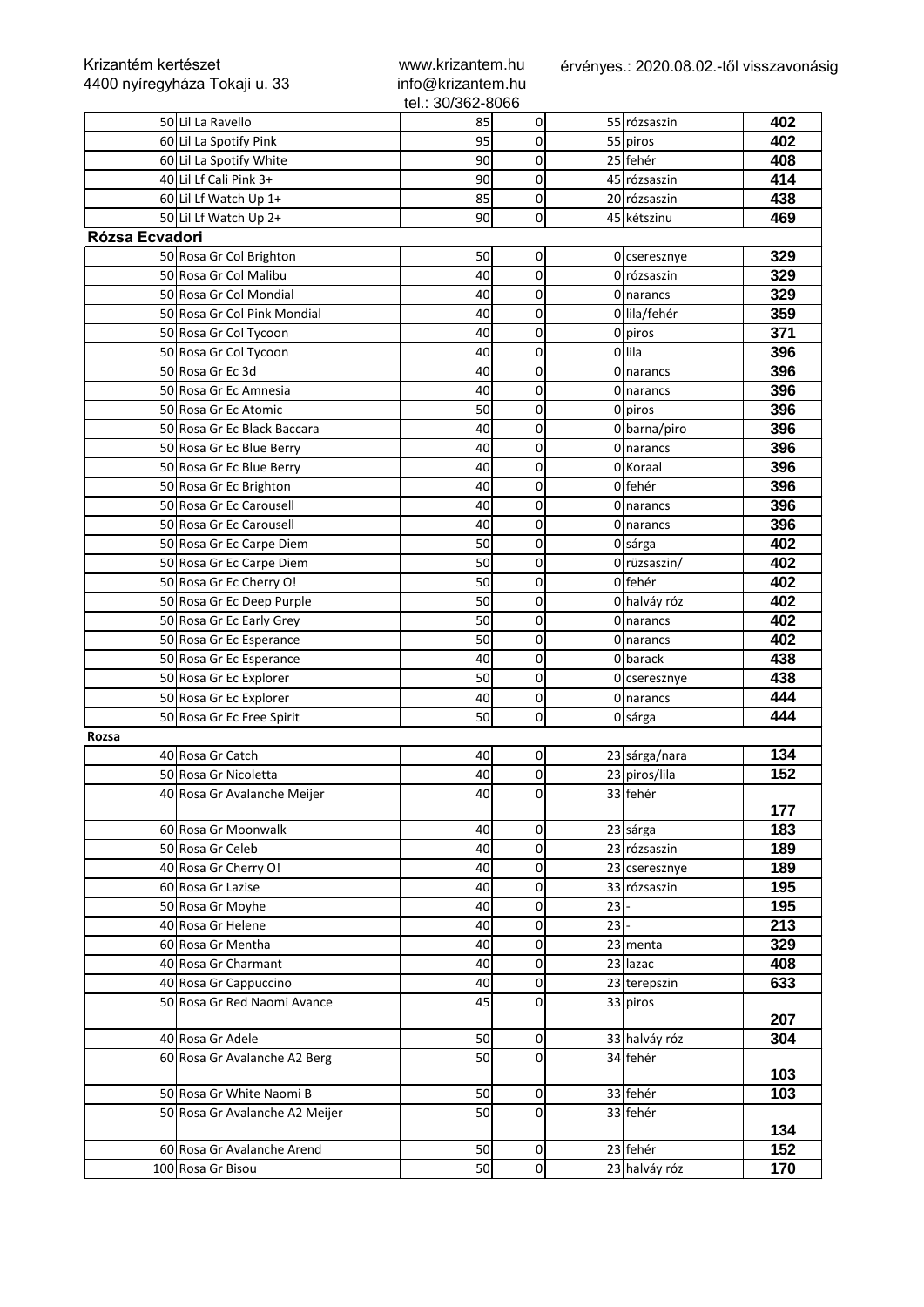| Krizantém kertészet<br>4400 nyíregyháza Tokaji u. 33 |                                | www.krizantem.hu<br>info@krizantem.hu |                | érvényes.: 2020.08.02.-től visszavonásig |               |     |  |
|------------------------------------------------------|--------------------------------|---------------------------------------|----------------|------------------------------------------|---------------|-----|--|
|                                                      | 60 Rosa Gr Red Naomi A2 Avance | tel.: 30/362-8066<br>50               | 0              |                                          | 34 piros      |     |  |
|                                                      |                                |                                       |                |                                          |               | 170 |  |
|                                                      | 80 Rosa Gr Upper Secret        | 50                                    | $\Omega$       |                                          | 23 terepszin  | 177 |  |
|                                                      | 60 Rosa Gr Avalanche Meijer    | 50                                    | 0              |                                          | 33 fehér      | 183 |  |
|                                                      | 80 Rosa Gr Moonwalk            | 50                                    | 0              |                                          | 23 sárga      | 189 |  |
|                                                      | 80 Rosa Gr Moonwalk            | 50                                    | 0              |                                          | 23 sárga      | 189 |  |
|                                                      | 40 Rosa Gr Red Naomi B         | 50                                    | 0              |                                          | 33 piros      | 195 |  |
|                                                      | 60 Rosa Gr Avalanche Pink      | 50                                    | 0              |                                          | 23 rózsaszin  | 207 |  |
|                                                      | 60 Rosa Gr Countdown           | 50                                    | 0              |                                          | 23 fehér      | 213 |  |
|                                                      | 60 Rosa Gr Naranga             | 50                                    | 0              |                                          | 33 narancs    | 213 |  |
|                                                      | 80 Rosa Gr Heidi               | 50                                    | 0              |                                          | 23 halváy róz | 219 |  |
|                                                      | 60 Rosa Gr Red Naomi Avance    | 50                                    | 0              |                                          | 33 piros      | 219 |  |
|                                                      | 80 Rosa Gr Dancing Clouds      | 50                                    | 0              |                                          | 23 milka lila | 231 |  |
|                                                      | 40 Rosa Gr Kiss Me Kate        | 50                                    | 0              |                                          | 33 cseresznye | 231 |  |
|                                                      | 40 Rosa Gr Red Naomi Wild West | 50                                    | 0              |                                          | 44 piros      |     |  |
|                                                      |                                |                                       |                |                                          |               | 231 |  |
|                                                      | 80 Rosa Gr Tacazzi             | 50                                    | 0              |                                          | 23 cseresznye | 231 |  |
|                                                      | 60 Rosa Gr Wham                | 50                                    | 0              |                                          | 23 rózsaszin  | 256 |  |
|                                                      | 60 Rosa Gr Belle Rose          | 50                                    | 0              |                                          | 23 halváy róz | 262 |  |
|                                                      | 60 Rosa Gr Love Lace           | 50                                    | 0              | 33 lila                                  |               | 268 |  |
|                                                      | 80 Rosa Gr Wham                | 50                                    | 0              |                                          | 23 rózsaszin  | 286 |  |
|                                                      | 60 Rosa Gr Celeb               | 50                                    | 0              |                                          | 23 rózsaszin  | 292 |  |
|                                                      | 40 Rosa Gr Adele               | 50                                    | 0              |                                          | 33 halváy róz | 304 |  |
|                                                      | 60 Rosa Gr Duchesse            | 50                                    | 0              |                                          | 23 halváy róz | 335 |  |
|                                                      | 50 Rosa Gr Buttercup           | 50                                    | 0              |                                          | 34 krém       | 402 |  |
|                                                      | 50 Rosa Gr Cherry Brandy       | 50                                    | 0              |                                          | 0 piros/sárg  | 402 |  |
|                                                      | 60 Rosa Gr Vintage             | 50                                    | 0              |                                          | 23 fakó       | 426 |  |
|                                                      | 40 Rosa Gr Kahala              | 50                                    | 0              |                                          | 23 narancs    | 505 |  |
|                                                      | 20 Rosa Gr Ararat+             | 55                                    | 0              |                                          | 23 fehér      | 335 |  |
|                                                      | 100 Rosa Gr Alpe D'huez        | 60                                    | 0              |                                          | 23 fehér      | 250 |  |
|                                                      | 80 Rosa Gr Zodiac!             | 60                                    | 0              | 23                                       |               | 158 |  |
|                                                      | 80 Rosa Gr Copacabana          | 60                                    | $\overline{0}$ |                                          | 23 narancs    | 170 |  |
|                                                      | 100 Rosa Gr Jackpot+           | 60                                    | $\overline{0}$ |                                          | 23 arany      | 170 |  |
|                                                      | 80 Rosa Gr Athena              | 60                                    | 0              |                                          | 23 fehér      | 177 |  |
|                                                      | 100 Rosa Gr Athena             | 60                                    | 0              |                                          | 23 fehér      | 177 |  |
|                                                      | 80 Rosa Gr Confidential        | 60                                    | 0              |                                          | 23 narancs    | 183 |  |
|                                                      | 50 Rosa Gr Diabolo             | 60                                    | 0              | $23$ -                                   |               | 183 |  |
|                                                      | 80 Rosa Gr Kiwi                | 60                                    | 0              |                                          | 23 zöld       | 183 |  |
|                                                      | 80 Rosa Gr Red Torch           | 60                                    | 0              |                                          | 23 piros      | 183 |  |
|                                                      | 50 Rosa Gr Avalanche Arend     | 60                                    | 0              |                                          | 23 fehér      | 189 |  |
|                                                      | 100 Rosa Gr Bisou              | 60                                    | 0              |                                          | 23 halváy róz | 195 |  |
|                                                      | 80 Rosa Gr Red Torch           | 60                                    | 0              |                                          | 23 piros      | 195 |  |
|                                                      | 80 Rosa Gr Blush               | 60                                    | 0              |                                          | 23 fehér/piro | 207 |  |
|                                                      | 80 Rosa Gr Newsflash           | 60                                    | 0              |                                          | 23 sárga/nara | 207 |  |
|                                                      | 80 Rosa Gr Arancio             | 60                                    | 0              |                                          | 23 narancs    | 213 |  |
|                                                      | 80 Rosa Gr Arancio             | 60                                    | 0              |                                          | 23 narancs    | 213 |  |
|                                                      | 50 Rosa Gr Avalanche Berg      | 60                                    | 0              |                                          | 33 fehér      | 213 |  |
|                                                      | 80 Rosa Gr Avalanche Sorbet    | 60                                    | 0              |                                          | 23 cseresznye |     |  |
|                                                      |                                |                                       |                |                                          |               | 213 |  |
|                                                      | 80 Rosa Gr Countdown           | 60                                    | 0              |                                          | 23 fehér      | 213 |  |
|                                                      | 80 Rosa Gr Countdown           | 60                                    | 0              |                                          | 23 fehér      | 213 |  |
|                                                      | 80 Rosa Gr Moonwalk            | 60                                    | 0              |                                          | 23 sárga      | 213 |  |
|                                                      | 60 Rosa Gr Catch               | 60                                    | 0              |                                          | 23 sárga/nara | 225 |  |
|                                                      | 80 Rosa Gr Marie-claire!       | 60                                    | $\overline{0}$ |                                          | 23 narancs    | 225 |  |

www.krizantem.hu

Krizantém kertészet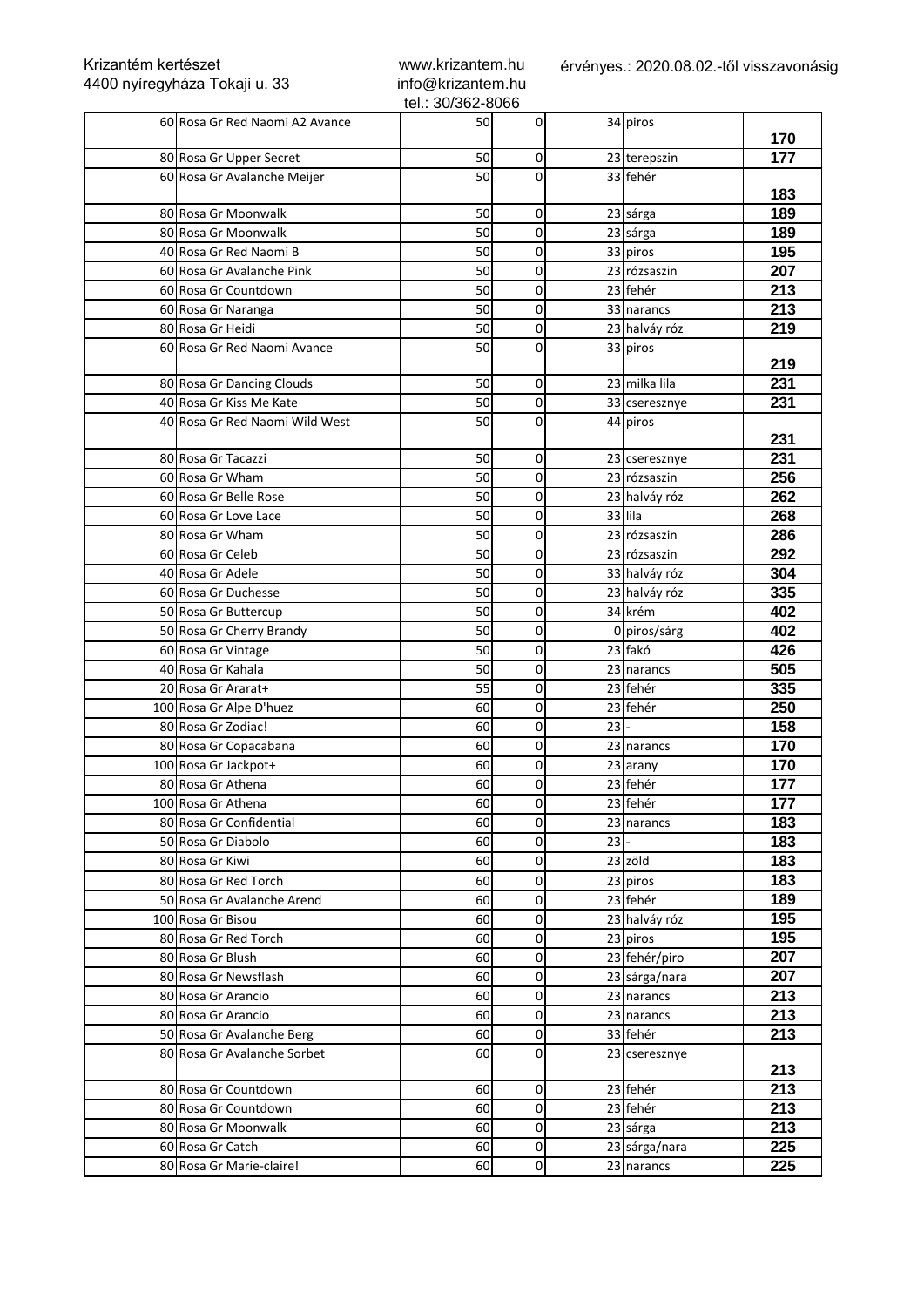| Krizantém kertészet | 4400 nyíregyháza Tokaji u. 33   | www.krizantem.hu<br>info@krizantem.hu<br>tel.: 30/362-8066 |                     |        | érvényes.: 2020.08.02.-től visszavonásig |     |
|---------------------|---------------------------------|------------------------------------------------------------|---------------------|--------|------------------------------------------|-----|
|                     | 80 Rosa Gr Patz                 | 60                                                         | 0                   |        | 23 narancs                               | 225 |
|                     | 80 Rosa Gr Pink Rhodos          | 60                                                         | $\mathbf 0$         |        | 23 rózsaszin                             | 225 |
|                     | 80 Rosa Gr Pink Rhodos          | 60                                                         | 0                   |        | 23 rózsaszin                             | 225 |
|                     | 80 Rosa Gr Pink Tacazzi         | 60                                                         | 0                   |        | 23 sötét laza                            | 225 |
|                     | 80 Rosa Gr Espana               | 60                                                         | 0                   |        | 23 sárga/piro                            | 231 |
|                     | 60 Rosa Gr Espana               | 60                                                         | 0                   |        | 23 sárga/piro                            | 231 |
|                     | 60 Rosa Gr La Belle             | 60                                                         | 0                   |        | 23 halváy róz                            | 231 |
|                     | 60 Rosa Gr Miss Piggy           | 60                                                         | 0                   |        | 33 sötét laza                            | 231 |
|                     | 60 Rosa Gr Miss Piggy           | 60                                                         | 0                   |        | 33 sötét laza                            | 231 |
|                     | 80 Rosa Gr Heidi                | 60                                                         | 0                   |        | 23 halváy róz                            | 243 |
|                     | 60 Rosa Gr Lullaby              | 60                                                         | 0                   |        | 23 milka lila                            | 243 |
|                     | 60 Rosa Gr Red Naomi A2 Avance  | 60                                                         | 0                   |        | 33 piros                                 |     |
|                     |                                 |                                                            |                     |        |                                          | 243 |
|                     | 100 Rosa Gr Alpe D'huez         | 60                                                         | 0                   |        | 23 fehér                                 | 250 |
|                     | 60 Rosa Gr Camouflage           | 60                                                         | 0                   |        | 23 zöld                                  | 250 |
|                     | 80 Rosa Gr Confidential         | 60                                                         | 0                   |        | 23 narancs                               | 250 |
|                     | 60 Rosa Gr Ever Red             | 60                                                         | 0                   |        | 23 piros                                 | 250 |
|                     | 80 Rosa Gr Orangette            | 60                                                         | 0                   | $23$ - |                                          | 250 |
|                     | 50 Rosa Gr Red Eagle            | 60                                                         | 0                   |        | 33 piros                                 | 250 |
|                     | 80 Rosa Gr Tacazzi              | 60                                                         | 0                   |        | 23 cseresznye                            | 250 |
|                     | 50 Rosa Gr Avalanche Arend      | 70                                                         | 0                   |        | 23 fehér                                 | 256 |
|                     | 80 Rosa Gr Orchestra            | 70                                                         | 0                   |        | 23 cseresznye                            | 177 |
|                     | 80 Rosa Gr High & Magic         | 70                                                         | 0                   |        | 23 piros/sárg                            | 183 |
|                     | 80 Rosa Gr Florentine           | 70                                                         | 0                   |        | 23 narancs                               | 195 |
|                     | 60 Rosa Gr Copacabana           | 70                                                         | 0                   |        | 23 narancs                               | 207 |
|                     | 80 Rosa Gr Lady Margareth       | 70                                                         | $\mathsf{O}\xspace$ |        | 23 Koraal                                | 243 |
|                     | 50 Rosa Gr Norma Jeane          | 70                                                         | 0                   |        | 33 fehér                                 | 243 |
|                     | 60 Rosa Gr Moonwalk             | 70                                                         | 0                   |        | 23 sárga                                 | 250 |
|                     | 50 Rosa Gr Avalanche Arend      | 70                                                         | 0                   |        | 23 fehér                                 | 256 |
|                     | 40 Rosa Gr Dolcetto!            | 70                                                         | 0                   |        | 23 lila                                  | 280 |
|                     | 50 Rosa Gr Lady Raphaela        | 70                                                         | 0                   | $23$ - |                                          | 292 |
|                     | 50 Rosa Gr Miss Piggy           | 70                                                         | 0                   |        | 23 sötét laza                            | 292 |
|                     | 50 Rosa Gr Gravity              | 70                                                         | 0                   |        | 23 lazac rózs                            | 323 |
|                     | 60 Rosa Gr Limelight            | 70                                                         | $\overline{0}$      |        | 23 limezöld                              | 335 |
|                     | 80 Rosa Gr Mariyo!              | 70                                                         | $\overline{0}$      |        | 23 narancs                               | 341 |
|                     | 40 Rosa Gr Avalanche Meijer     | 70                                                         | 0                   |        | 33 fehér                                 |     |
|                     | 40 Rosa Gr Red Naomi Wild West  | 70                                                         | 0                   |        | 44 piros                                 | 353 |
|                     |                                 |                                                            |                     |        |                                          | 353 |
|                     | 60 Rosa Gr Double Fashion       | 70                                                         | 0                   |        | 23 lila/fehér                            | 365 |
|                     | 60 Rosa Gr Fiesta               | 70                                                         | 0                   |        | 23 rózsaszin                             | 365 |
|                     | 60 Rosa Gr Maisie+              | 70                                                         | 0                   | $33$ - |                                          | 365 |
|                     | 50 Rosa Gr Red Eagle            | 70                                                         | 0                   |        | 33 piros                                 | 365 |
|                     | 40 Rosa Gr Avalanche New Meijer | 70                                                         | 0                   |        | 33 fehér                                 | 371 |
|                     | 50 Rosa Gr Red Naomi A2 Avance  | 70                                                         | 0                   |        | 33 piros                                 | 371 |
|                     | 60 Rosa Gr Cherry O!            | 70                                                         | $\overline{0}$      |        | 23 cseresznye                            | 396 |
| Krizantém csokros   |                                 |                                                            |                     |        |                                          |     |
|                     | 80 Chr T Altaj                  | $\overline{0}$                                             | οI                  |        | 0 több szin                              | 177 |
|                     | 80 Chr T Altay                  | 70                                                         | 70                  |        | 23 lila                                  | 177 |
|                     | 80 Chr T Assortie Mix           | 70                                                         | 85                  |        | 23 zöld                                  | 177 |
|                     | 80 Chr T Pina Colada            | 70                                                         | 95                  |        | 23 fehér                                 | 177 |
|                     | 80 Chr T Avocado                | 70                                                         | 80                  |        | 23 sárga                                 | 183 |
|                     | 80 Chr T Bacardi                | 70                                                         | 100                 |        | 23 fehér                                 | 189 |
|                     | 80 Chr T Ballerina              | 70                                                         | 95                  |        | 23 fehér                                 | 189 |
|                     |                                 |                                                            |                     |        |                                          |     |